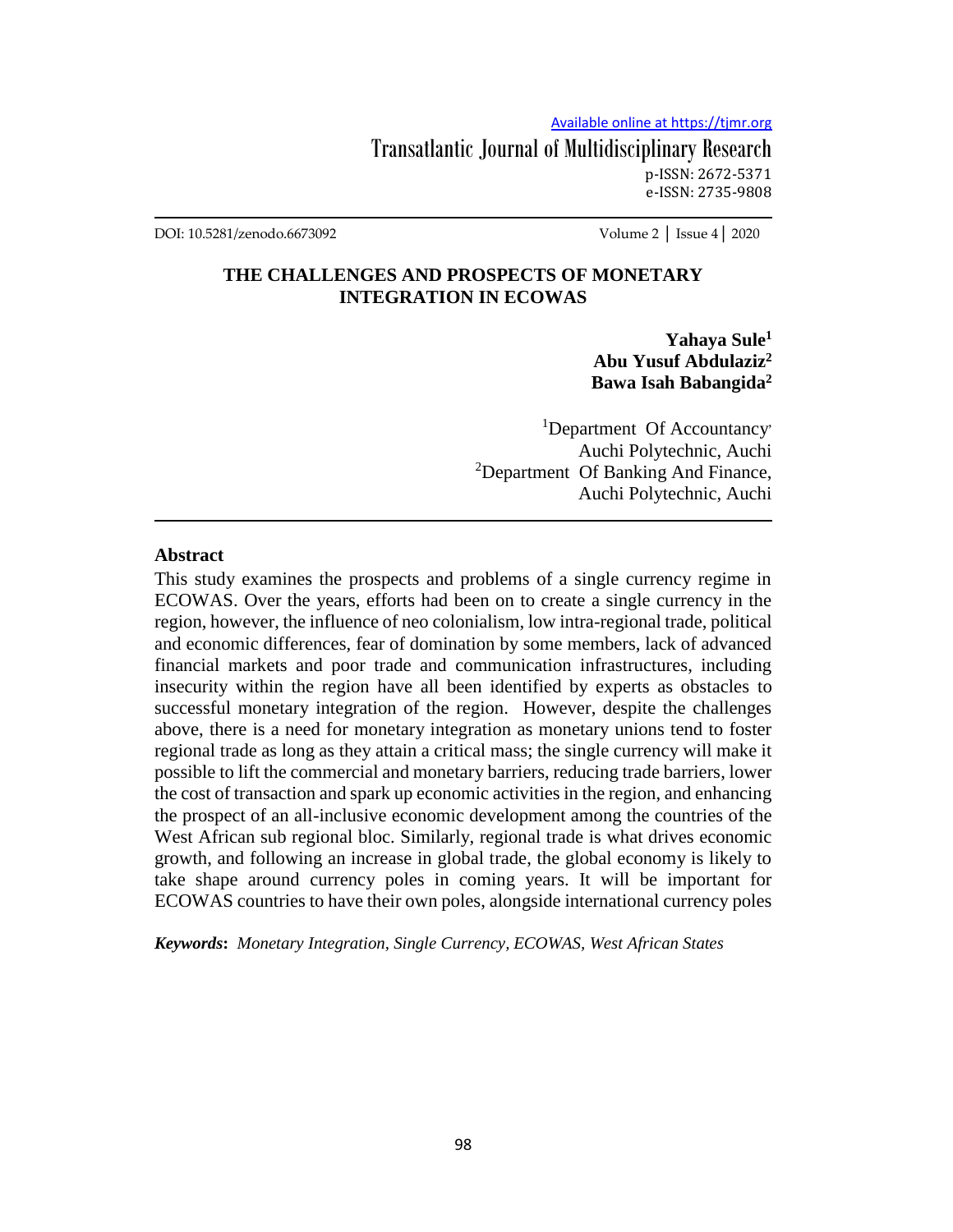#### **Introduction**

Given the importance of monetary integration to the economic development of the West African sub-region, the Authority of Heads of State and Government of the Economic Community of West African States (ECOWAS) in 1975 created the West African Clearing House (WACH) as a payment mechanism to facilitate intraregional trade within the sub-region. In 1986 WACH was restructured and metamorphosed into the West African Monetary Agency (WAMA) with an expanded mandate of promoting trade liberalization and monetary cooperation. In addition, it was expected to ensure the establishment of a single monetary zone by creating the necessary conditions leading to the implementation of uniform monetary policy and creation of a single currency. In furtherance of the monetary integration initiatives, the Authority of Heads of State and Government at the Abuja (Nigeria) Summit in 1987 adopted the ECOWAS Monetary Cooperation Programme (EMCP).

The need to establish a common currency in the region as further adduced by Gilles (2019) following the need to straighten the currency map of West Africa which comprises of several different exchange regimes. There is a monetary union made up of the eight countries of the franc zone, whose currency is tied to the euro; and a set of non-convertible national currencies whose exchange rates in relation to the dollar or the euro are fixed administratively to a greater or lesser degree. The fact that different exchange rate regimes that coexist in a small area do not favour trade between countries due to the high transaction costs involved (for example, fees for currency conversion and the insurance costs incurred by importers and exporters to cover exchange risks). Furthermore, for currencies not pegged to an international currency, the problems linked to the credibility of their exchange rate policies and the uncertainties linked to volatile exchange rates discourage stable foreign capital and investment over the medium and long term (Bolton and Huang, 2018).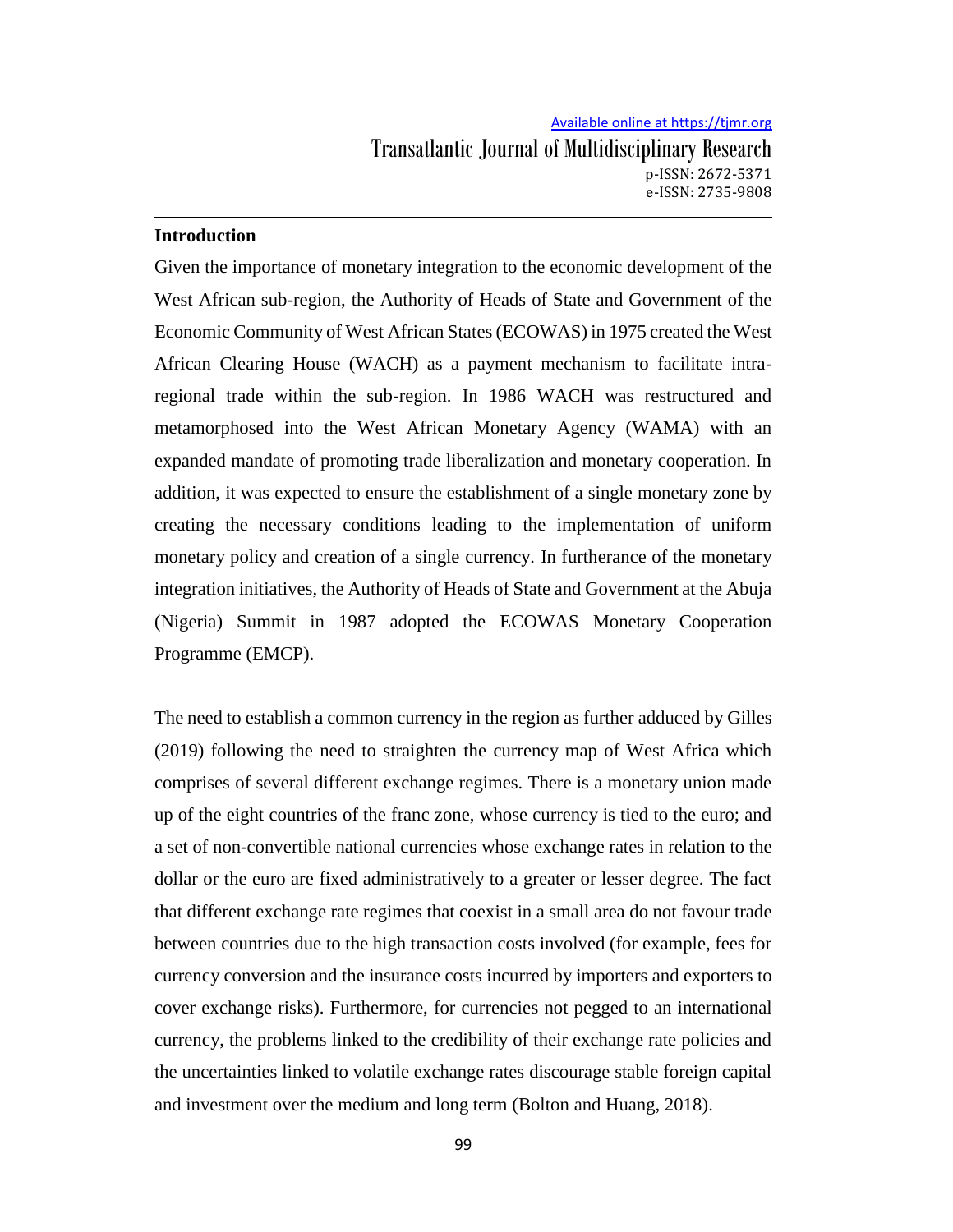However, over the years issues that impinge on the establishment of an effective monetary union in the subregion had been raised. A monetary union with a single currency for the 16 member states would mean that governments would transfer national monetary authority to ECOWAS institutions. Are the member states willing to subordinate national interests to regional interests? Also, there are divergent views about the timing and sequencing of activities leading to the establishment of a monetary union in the sub region (Soyibo, 2018; Taylor, 2018). The ECOWAS member states are well aware of these conditions, which guided the ECO's six convergence criteria. Those criteria include a budget deficit below 3% of GDP; public debt of no more than 70% of GDP; inflation of 5% or less; and a stable exchange rate. Moreover, gross foreign-currency reserves must be large enough to provide at least three months of imports cover, and the central-bank financing deficit must not exceed 10% of the previous year's tax revenue.

So far, ECOWAS countries are struggling to meet these criteria. For example, only five countries – Cape Verde, Côte d'Ivoire, Guinea, Senegal, and Togo – meet the requirements on inflation and budget deficits. This disappointing reality led Mahamadou Issoufou, ECOWAS chairman and Niger's president, to confirm that while countries that are ready will launch the single currency in 2020, those that are not ready will join the program as they comply with all six convergence criteria. Ensuring that all members meet the convergence criteria is only the first step toward creating a successful West African currency union. Similarly, the ECOWAS countries are beset by insecurity and corruption, and they currently have many arbitrary tariff and non-tariff barriers in place. Furthermore, the region's supply-chain infrastructure remains inadequate. The extent to which outside forces, especially France, interferes with the formation and operation of a single currency regime in ECOWAS would also determines its future viability.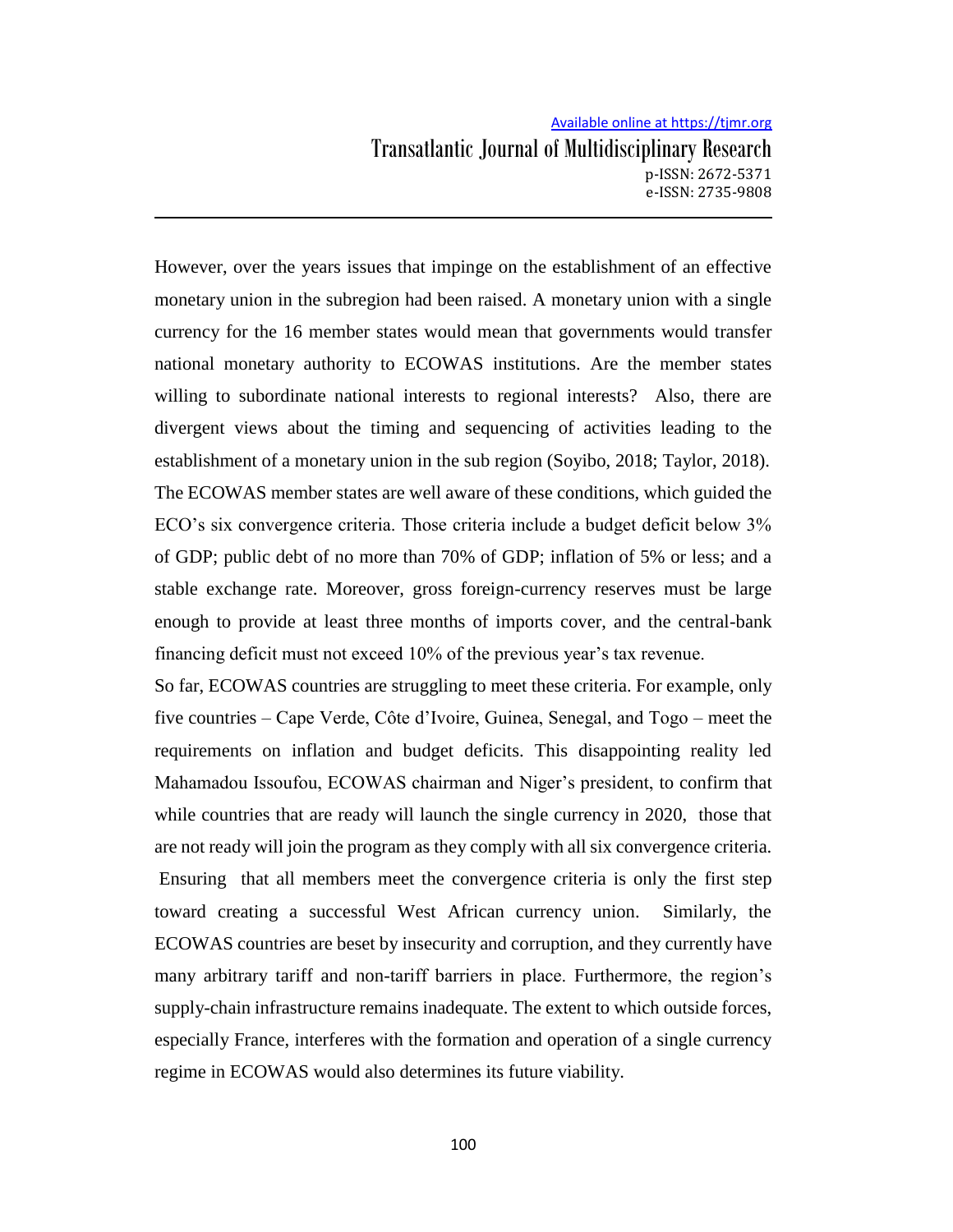Transatlantic Journal of Multidisciplinary Research p-ISSN: 2672-5371 e-ISSN: 2735-9808

In view of the challenges enumerated above, it has become necessary to examine the challenges and prospects associated with a single currency regime in ECOWAS. Hence, the need for this study. Section one of this study dwells on the introduction while section two is based on the theory and origin of monetary integration. Section three discusses the challenges and prospects of monetary integration in ECOWAS, while section four focuses on the conclusion and recommendations of the study.

#### **Theory of Monetary Integration**

Academic and political interest in monetary integration has existed ever since Mundell's (1961) famous study pointed to a serious omission in existing exchange rate theory that was the basis of Friedman's (1953) influential case for flexible exchange rates. The omission involved the failure to develop criteria for the choice of geographically defined areas that benefit from the adoption of their own monetary regimes while they let their exchange rates float. Mundell (1961), accompanied his critical analysis by the introduction of the idea that the proper size of any area operating its own monetary regime is one that meets what he called the criteria of an "optimum currency area". His specification of these criteria was sufficiently suggestive and at the same time ambiguous to stimulate much future research aimed at clarifying them. Later they were used in empirical tests for optimality.

When economists such as Mundell (1961), were theorizing about optimal monetary unions in the middle of the twentieth century, most people regarded the exercise as largely hypothetical. But since many European countries established a monetary union at the end of the century, the theory of monetary unions has become much more relevant to many more people.

In his work , Mundell (1961), suggests that an optimum currency area must satisfy four main conditions. The first is a large and integrated labor market that allows workers to move easily throughout the currency union to fill employment gaps.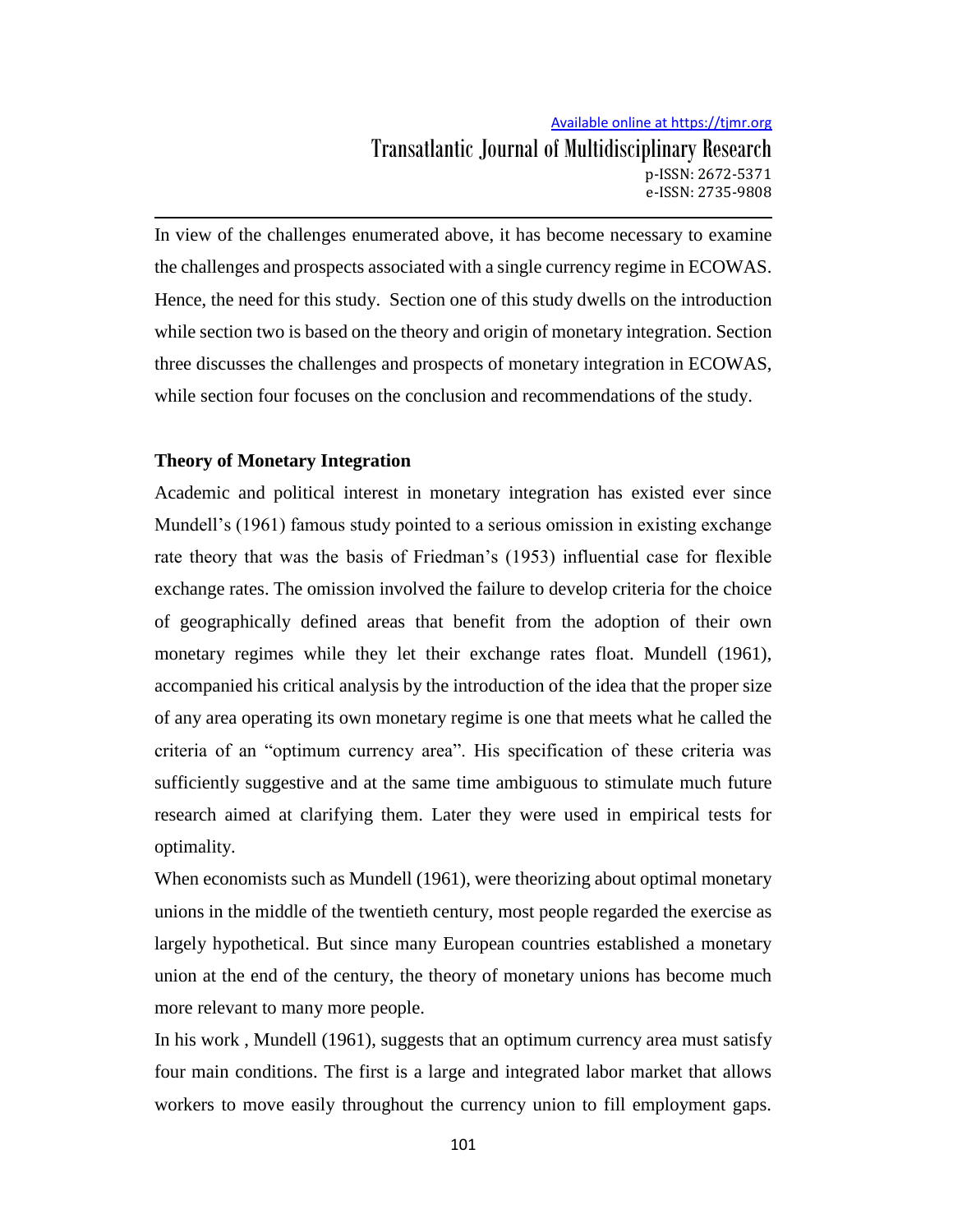Price and wage flexibility, together with capital mobility, are also necessary to eliminate regional trade imbalances. These two conditions imply the need for a third: a centralized mechanism for fiscal transfers to countries that suffer as a result of labor and capital mobility. Lastly, participating countries should have similar business cycles, to avoid a shock in any one area.

When analysing the impact of monetary unions on the members' economic performance, Mundell (1961), identified positive and negative effects. Negative effects are identified as: the loss of monetary policy independence, the emergence of problems due to the initial establishment of parities or the difficulties in establishing full capital mobility. Positive effects include: the disappearance of the uncertainty in the fluctuation of exchange rates, lower transaction costs between countries, higher monetary stability and inflation controlling by the supranational central bank.

Eichengreen (1993), recalls that a monetary union goes beyond simply fixing the exchange rate, and it appears to offer additional benefits. For example, it also eliminates the need for merchants to exchange currencies and pay the associated transactions costs. Empirical evidence indicates that while simply reducing exchange-rate uncertainty may not noticeably affect trade, adopting a fully common currency can raise trade much more or approximately doubling it (Levin, 2000).

Taylor (2018) suggests that the transition from multiple currencies to a union currency should be very short so as to avoid possible confusion and the temptation to revert to independent action. McLenaghan (2017) and Soyibo (2018), however, and on the basis of experiences of other regional bodies with monetary union and the fact that reforms do take time to implement, call for a more gradual approach . The balance of opinion is that for an enduring monetary union, a gradual approach is favoured. More importantly, effective monetary integration calls for some reforms, which usually take some time.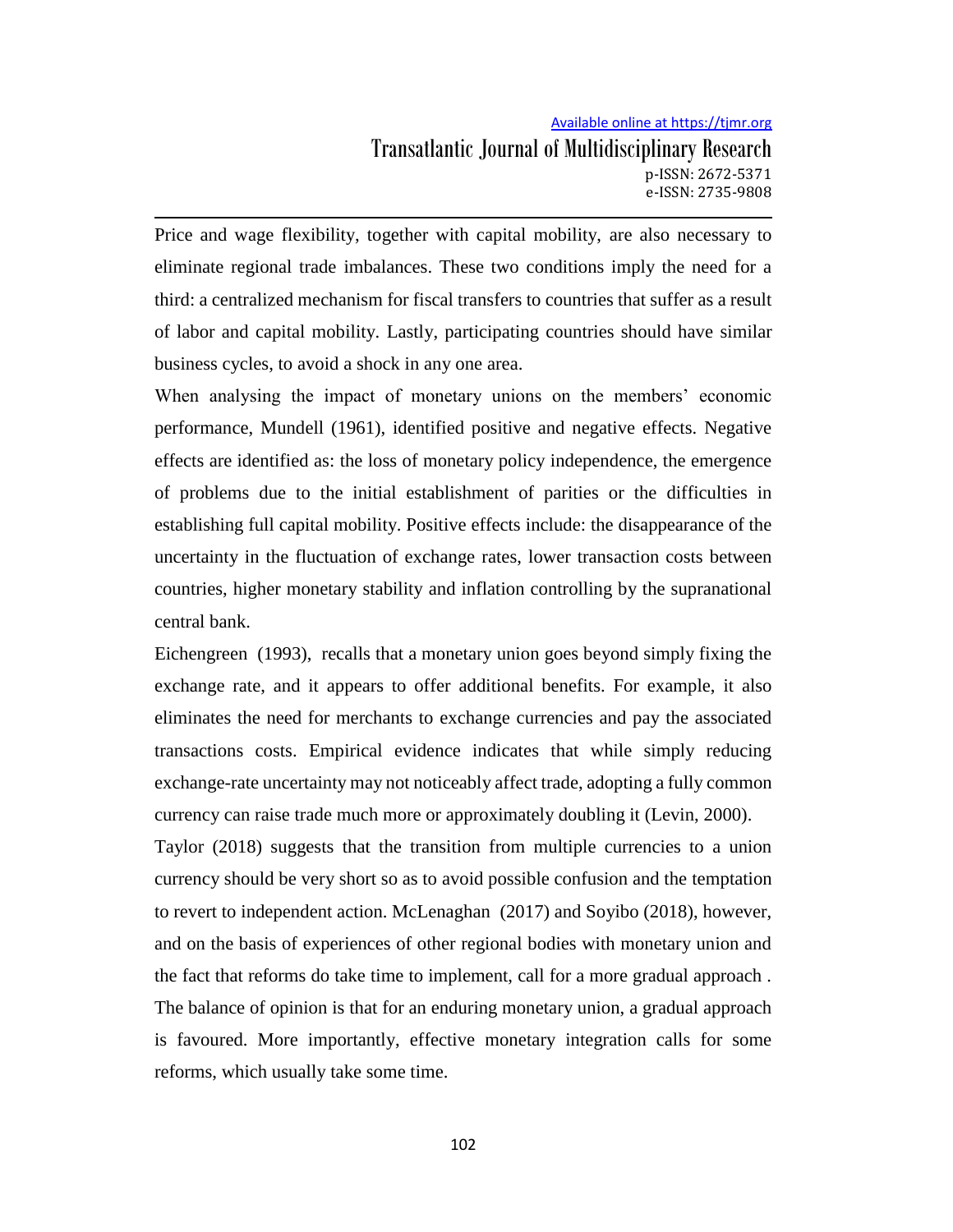The optimum currency area literature initially during the 1960s was mainly theoretical and often dealt with problems raised within the context of the then predominant Keynesian economic paradigm. Later studies became more numerous and empirical with the development of plans for the creation of a European Monetary Union. This trend received a new stimulus during the 1990s when the European Monetary Union slowly became operational and analysts proposed the creation of similar unions in Caribbean Islands, Central America, the Southern Cone of South America, Australia and New Zealand, French-Speaking countries of Africa, South African countries and East Asian countries. The cumulative effect of this work and the independent demise of the Keynesian paradigm have resulted in a new level of understanding of the issues that surround the choice of areas, which increase the welfare of their component countries. One of the new insights is that countries can integrate their monetary systems through different methods: the surrender of their national monetary sovereignty to a collectively governed central bank (as in Europe); adopting a set of rules that determines the value of their currency (by operating a currency board); or by alternatively adopting a foreign currency to be the domestic legal tender (called dollarization). All three approaches have in common that central banks give up their right to set independent monetary policy for their countries (Herbert, 2006).

Bolton and Huang (2018) used the recent Euro turmoil as a key component in their new theory of optimum currency areas. Bolton and Huang base their theory on the scholarship of Columbia University Professor Emeritus of Economics Robert Mundell, who provided much of the intellectual backing that led to the formation of the Euro and European Central Bank.

Mundell's view on monetary union was that it makes trade efficient; it lowers trade cost because it saves the energy and costs of having to change currencies every time trade is conducted across countries. However, while Mundell focused solely on the positives and the lower transaction costs, Bolton and Huang's theory takes into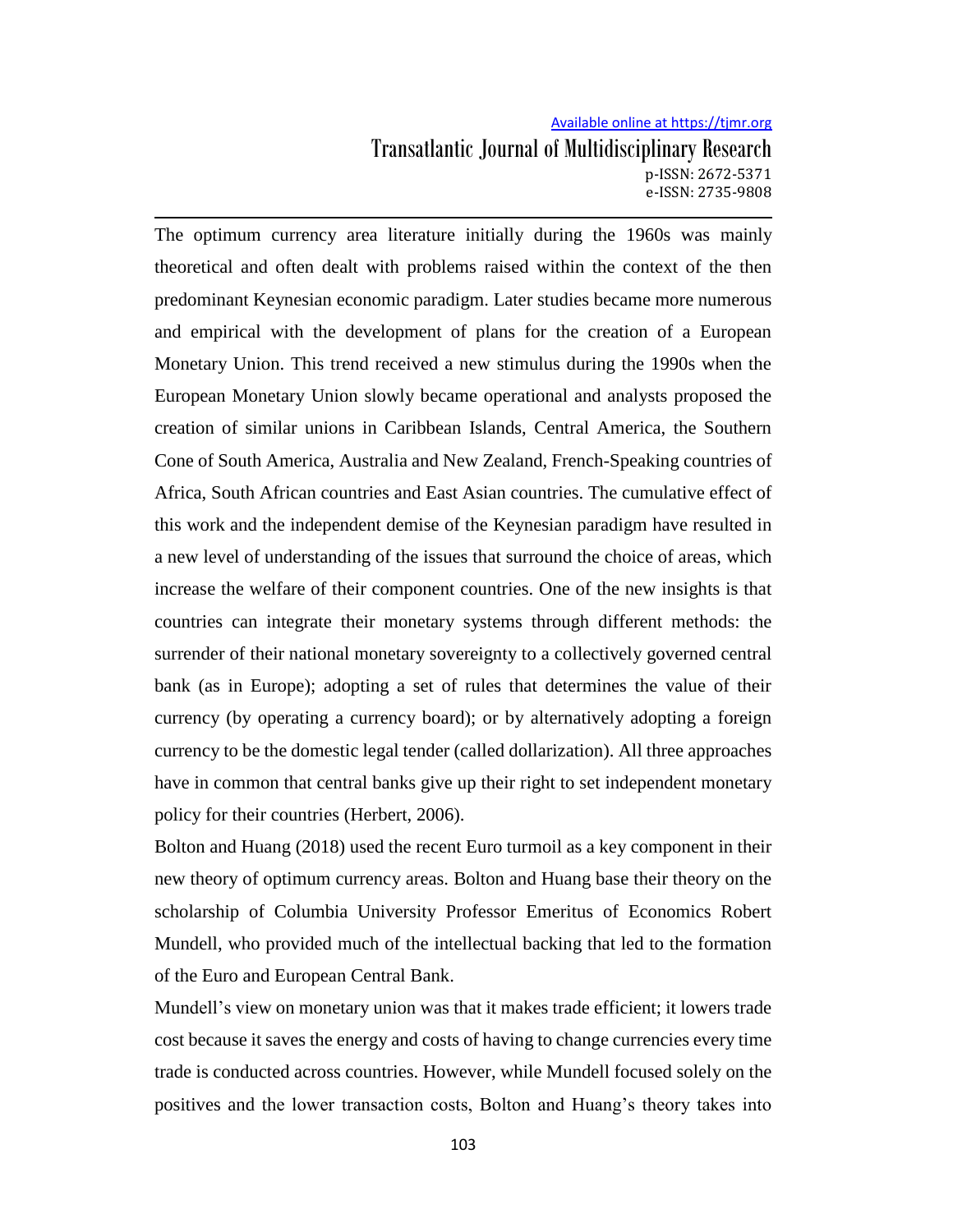account the fact that OCAs come with tradeoffs; there are lower transaction costs, but in return, countries give up a certain amount of sovereignty. Bolton and Huang's research indicates that while a monetary union can control inflation, the loss of each country's individual currency eliminates the ability for them to issue money to service debt obligations in times of financial upheaval.

#### **The Origin of Monetary Integration**

One of the first known examples of monetary integration was the Latin Monetary Union, which was created in the 19th century, when most of Europe's currencies were still made out of gold and silver. Even though the project failed for a number of reasons, it properly worked for a few decades. The best known example of a current monetary integration is found in Europe were 18 countries share the Euro. However it should be said that in this case the monetary union or integration comes along an economic union (thus forming an economic and monetary union), which is not necessarily always the case.

The development of monetary union in Europe was a gradual political process. Monetary union was a stated objective as early as 1969 (Werner Report), but it was not until 1989 that concrete steps were laid out for achieving this objective (Delors Commission). A controversial part of this process was the set of criteria for who could join the union, as set forth in the Maastricht Treaty of 1992. This included restrictions on the level of fiscal debts and deficits, as well as a requirement for exchange-rate stability and convergence of national inflation rates. The fiscal restrictions proved difficult for many of the participants and were loosely enforced. The monetary union formally began in 1999, though it was not until 2002 that the new currency began to circulate in physical form.

The idea of an economic and monetary union in Europe was first raised well before establishing the European Communities. For example, the Latin Monetary Union existed from 1865-1927 (Bolton, 2001 and Pollard, 2005). Similarly, in the League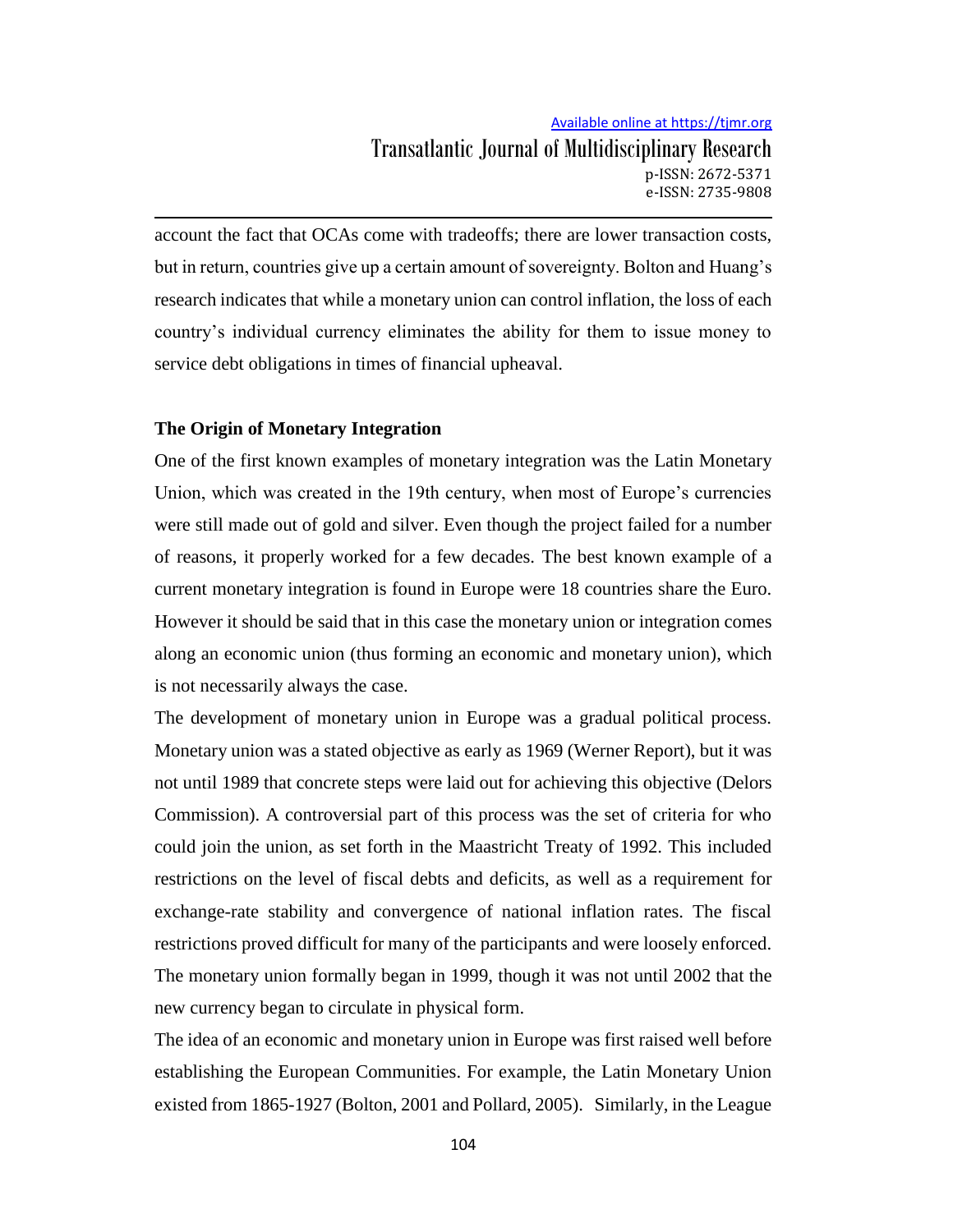## Transatlantic Journal of Multidisciplinary Research p-ISSN: 2672-5371 e-ISSN: 2735-9808

of Nations, Gustav Stresemann asked in 1929 for a European currency against the background of an increased economic division due to a number of new nation states in Europe after World War I.

A first attempt to create an economic and monetary union between the members of the European Communities goes back to an initiative by the European Commission in 1969, which set out the need for greater co-ordination of economic policies and monetary cooperation, which was followed by the decision of the Heads of State or Government at their summit meeting in The Hague in 1969 to draw up a plan by stages with a view to creating an economic and monetary union by the end of the 1970s (Verdun, 1999).

On the basis of various previous proposals, an expert group chaired by Luxembourg's Prime Minister and Finance Minister, Pierre Werner, presented in October 1970 the first commonly agreed blueprint to create an economic and monetary union in three stages and this was referred to as the Werner plan. The project experienced serious setbacks from the crises arising from the nonconvertibility of the US dollar into gold in August 1971 (i.e., the collapse of the Bretton Woods System) and from rising oil prices in 1972. An attempt to limit the fluctuations of European currencies, using a "snake in the tunnel" system failed.

The debate on EMU was fully re-launched at the Hannover Summit in June 1988, when the Delors Committee of the central bank governors of the twelve member states, chaired by the then President of the European Commission, Jacques Delors, was asked to propose a new timetable with clear, practical and realistic steps for creating an economic and monetary union (Verdun, 1999). The Delors report of 1989 set out a plan to introduce the EMU in three stages and it included the creation of institutions like the European System of Central Banks (ESCB), which would become responsible for formulating and implementing monetary policy.

There have been debates as to whether the Eurozone countries constitute an optimum currency area as postulated by Mundell, (1961). There has also been a lot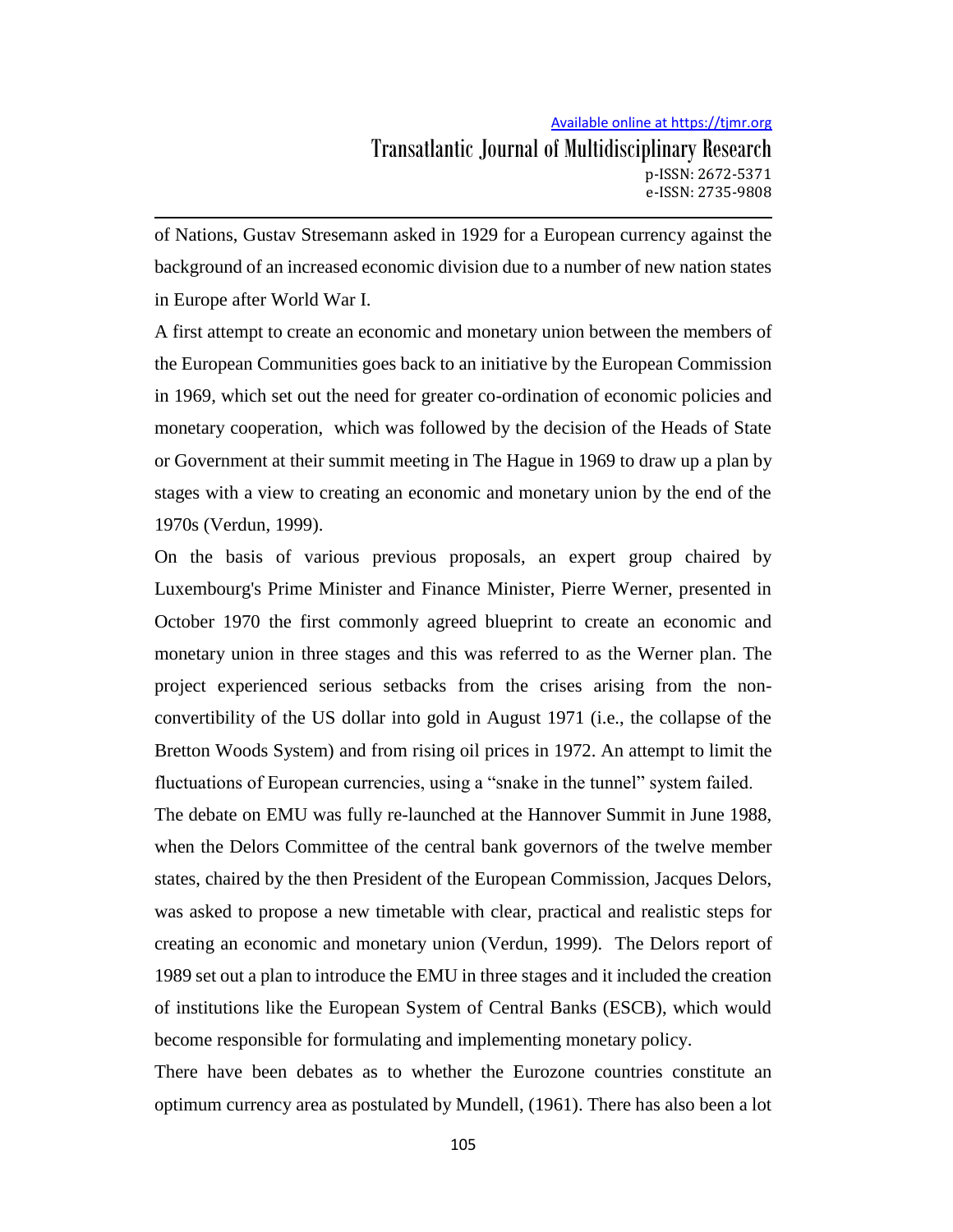## Transatlantic Journal of Multidisciplinary Research p-ISSN: 2672-5371 e-ISSN: 2735-9808

of doubt if all eurozone states really fulfilled a high degree of sustainable convergence as demanded by the Maastricht treaty as condition to join the Euro without getting into financial trouble later on (Hacker, 2013). These doubts emerged following the persistent and long run financial crisis experienced by some members of the union.

The European debt crisis (often also referred to as the eurozone crisis or the European sovereign debt crisis) is a multi-year debt crisis that has been taking place in the European Union since the end of 2009. Several eurozone member states such as Greece, Portugal, Ireland, Spain and Cyprus were unable to repay or refinance their government debt or to bail out over-indebted banks under their national supervision without the assistance of third parties like other eurozone countries, the European Central Bank (ECB), or the International Monetary Fund (IMF).

Disagreement persists among scholars as to whether the intra-eurozone debt imbalances that emerged during the crisis were caused by trade imbalances or by the sharp rise in cross-border interbank lending that followed monetary union (Pérez, 2019; Seth, Nelson and Tom, 2011)

The crisis has had significant adverse economic effects and labour market effects, with unemployment rates in Greece and Spain reaching 27%, Pérez, (2019), and was blamed for subdued economic growth, not only for the entire eurozone, but for the entire European Union. As such, it can be argued to have had a major political impact on the ruling governments in 10 out of 19 eurozone countries, contributing to power shifts in Greece, Ireland, France, Italy, Portugal, Spain, Slovenia, Slovakia, Belgium and the Netherlands, as well as outside of the eurozone, in the United Kingdom (Paul, Martin, Rebecca and Darek, 2018).

#### **The ECOWAS Case**

The Economic integration strategy in West Africa, the monetary union inclusive, is fashioned along the lines of the European Union (Maiyaki, 2017). The Treaty of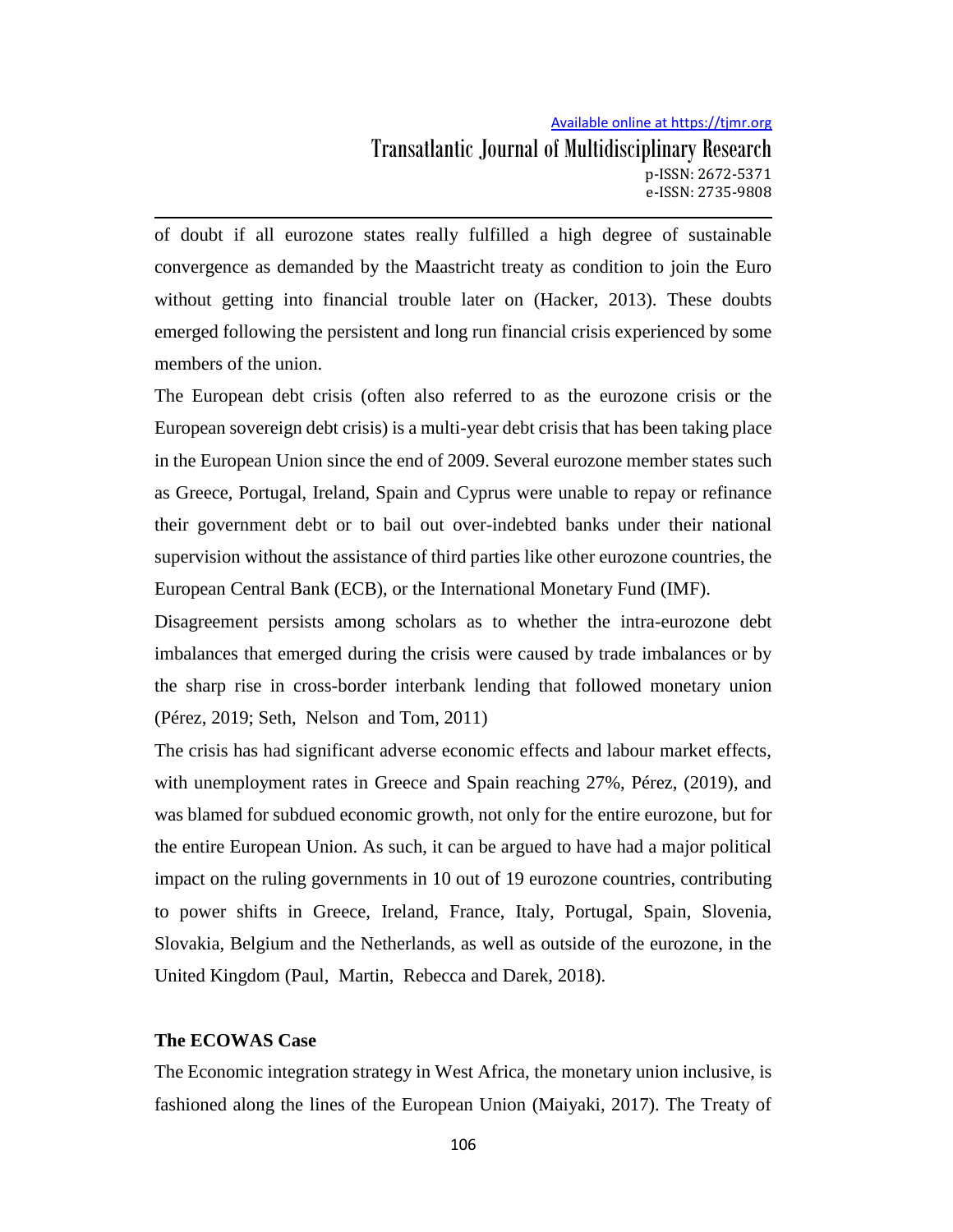ECOWAS reveals a compendium so similar with the E U Treaty in so many respects. Since the world has become a global village with closely knit ties and economic engagements across different borders, it follows therefore that the factors that affect the integration process in the European Union has great potentials of spilling over to the other economies and more particularly West Africa, with its infant and undeveloped economy, couple along with poor or non existent infrastructures.

The West African Sub-region Currently operates two currency regimes with the Francophone Countries of Benin, Burkina Faso, Cote D'lvoire, Guinea Bissau, Mali, Niger, Togo and Senegal already formed into the common currency of the CFA Franc under the control of the West African Economic and Monetary Union (WAEMU) Central Bank (Saleh, 2000). On the other hand, are the countries of Gambia, Ghana, Guinea, Nigeria and Sierra Leone, which operate their individual national currencies. These Anglophone countries, in response to the CFA Franc formed a second monetary zone (WAMZ) in the year 2000 with a view to harmonizing their monetary and economic policies and the establishment of a common monetary union and currency to be called the Eco (Nnanna, 2000). It was expected that it would then be easier for the two currencies of Eco and the CFA Franc to merge in the long run into a single West African ECOWAS currency.

Furthermore, as a foundation to the creation of a new Central Bank for the WAMZ which would be charged with the duties of currency and fiscal measures among the five countries in the second monetary zone, the West African Monetary Institute (WAMI) was formed as a precursor to the Common West African Central Bank (WACB) which has all the transition and implementation mandates as outlined. Due mainly to the inability of member countries to attain most of the convergence criteria, despite the earlier postponements, the second monetary zone which was scheduled to have taken off on the 1st day of December, 2009 was shifted to the 1st day of January 2015 , and now 2020.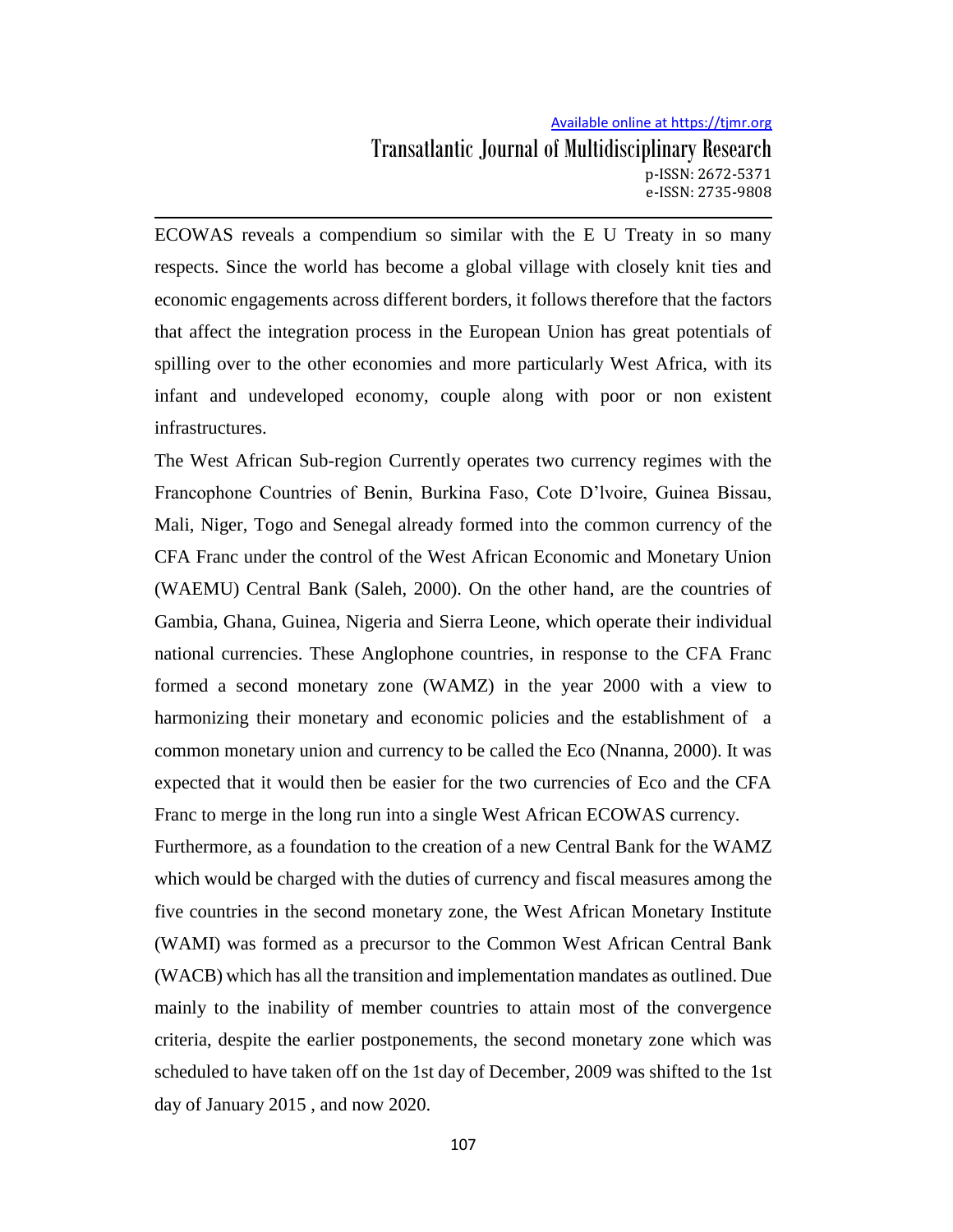The new date became necessary as an antidote to the activation and acceleration of all actions geared towards the realization of the emergence of the Eco to pave way ultimately for the West African common currency. Following the disturbing inability to meet with these datelines and the current struggles by the Countries of the WAMZ to meet with the criteria, Maiyaki (2017) opined that for WAMI to propel its role in the economic integration process being a convergence precondition itself, WAMI must undertake a self introspection, reviewing its capacity and organs, with a view to eliciting its area of weakness and making out to strengthen same considering that the new date for the takeoff of the Eco currency is just but around the corner.

#### **Prospects and Challenges of Monetary Integration in ECOWAS**

The need for monetary integration in West Africa has been expressed not only by ECOWAS in the articles and protocols of the Community but also by various researchers such as Olawale (2005), Gilles (2019), Soyibo (2018), Taylor (2018), Abu, Ewame, & Emeto, (2018) and McLenaghan (2017). The idea of introducing a single currency within ECOWAS is based on several historical observations. First, monetary unions tend to foster regional trade as long as they attain a critical mass. Second, regional trade is what drives economic growth, rather than transactions in the context of North/South specialisation. The reason for this is that regional trade, most often involves the exchange of similar products, avoiding the pitfall of national industries evicted by imports. Lastly, following on the trade Tirade, the global economy is likely to take shape around currency poles and it will be important for West African countries to have their own poles, alongside international currency poles (the dollar, the euro and the yen).

The main objective is to achieve a harmonised monetary system through the observance of a set of macroeconomic convergence criteria that would ultimately result in the strengthening of the economies of member states. The convergence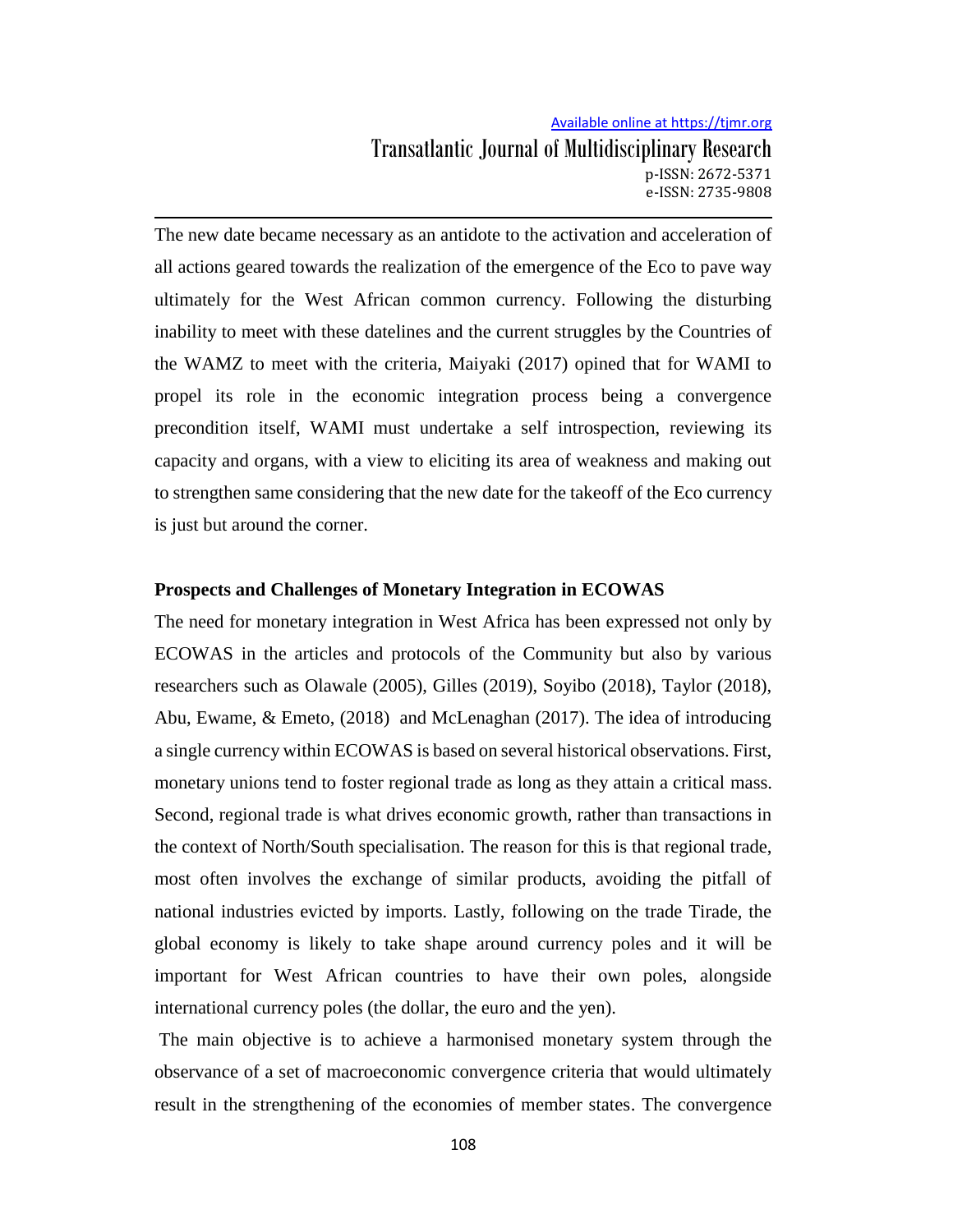Transatlantic Journal of Multidisciplinary Research p-ISSN: 2672-5371 e-ISSN: 2735-9808

criteria consist of four primary criteria and eight secondary criteria which ECOWAS member countries are expected to observe before they can join the single monetary union. The primary convergence criteria are reduction budget deficit to GDP ratio to a maximum of 3 percent; reduction of central bank deficit financing to a ceiling of 10 per cent of a previous year's fiscal revenue; maintenance of a maximum 5 percent inflation rate; and maintenance of gross reserves to cover at least six months of import.

The secondary criteria, which are policy instruments to reinforce the primary criteria, relate to: no accumulation of domestic arrears; 20 percent minimum of fiscal receipt/GDP ratio; 35 percent maximum of wage bill/total fiscal receipts; 20 percent minimum of public investment/tax receipts ratio; real exchange rate stability; and positive real interest rate. A review of individual country performance shows that no single economy has been able to satisfy the criteria although there were sustained efforts to achieve them. These had become the very first challenges of implementing a monetary union in ECOWAS according to Magbagbeola, (2016) Similarly, the prospects of the emergence of the West African Monetary Union are dimmed unless some fundamental issues are quickly resolved. The issues include low level of intra-regional trade often associated with transportation and communication problems; presence of parallel and competing monetary arrangements consisting of the Euro zone and the Dollar zone; asymmetry in the implementation of the ECOWAS Trade Liberalization Scheme (TLS); and lack of political will by member countries to respect at implementation stage agreements jointly reached by them; underdevelopment of the sub-region's capital markets; wide disparity of Exchange Rate Mechanism (ERM); macroeconomic indiscipline and lack of awareness and sensitization of citizens of member countries about the monetary union issue (Aloysius, 2019; Maiyaki, 2017; Magbagbeola, 2016 and Hacker, 2013)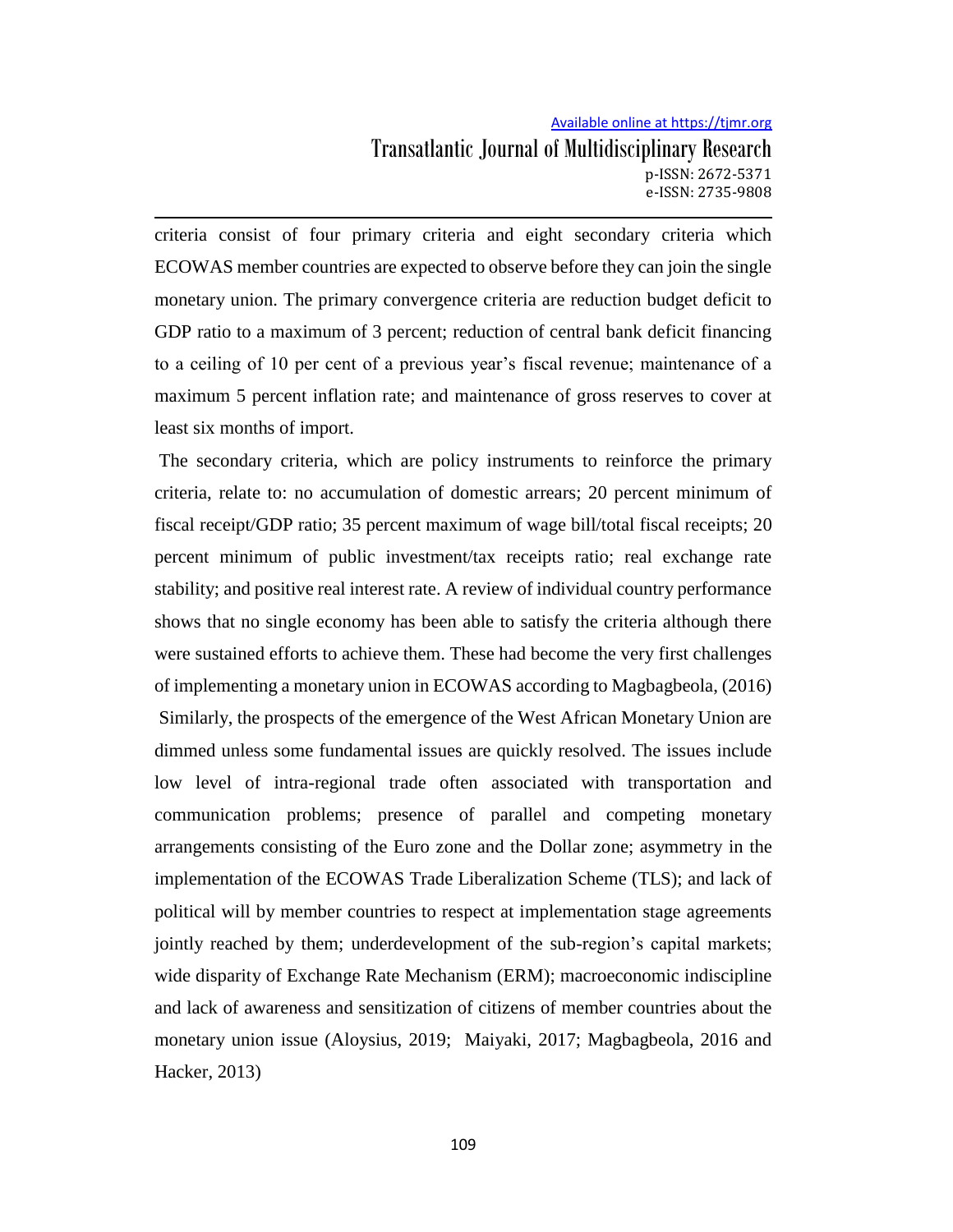Transatlantic Journal of Multidisciplinary Research p-ISSN: 2672-5371 e-ISSN: 2735-9808

The eurozone's experience showed how unruly currency unions can be, and how important it is to continue experimenting and adapting. An ECOWAS union will be no different. Eurozone crisis reveals the challenges of Economic and Monetary Union (EMU) which further revealed the weakness of the EU's political status as not a fully fledged federal entity (McNamara, 2010). The ECOWAS situation as at today cannot be said to be different and therefore efforts need to be made to put in place palliatives to avert the kind of financial crisis experience by some EU countries of recent.

Abu, Ewame, and Emeto, (2018) identified terrorism, conflicts and insecurity as the most serious obstacle to monetary and economic integration of the West African sub region. This is as a result different terrorist cells that exist and operate across the region. These range from Boko Haram in northern Nigeria, to Al-Quada and Isis which had successfully established bases in Niger, Mali and Bukinafaso. Added to this woe is the trafficking and movement of light arms across the region which has made the movement goods and services across the region difficult. Therefore, if the region must successfully integrate and operate a single currency regime, concertive efforts must be made within and outside the region to address the problem of insecurity and terrorism that currently ravage the region.

Another Challenge to monetary union in West Africa is that there are gaps in development among the sixteen ECOWAS countries. There are also three different groups with regard to the implementation and time–scale for lifting custom barriers. According to the Revised ECOWAS treaty, the aim of the community is to promote co-operation and development in all fields of economic activity, the purpose of which is to increase the standard of living of its people, to enhance and maintain economic stability, to strengthen relations between its members and to contribute to progress and development on the African continent. However, the treaty does not impose monetary union on the member states, but rather it provides for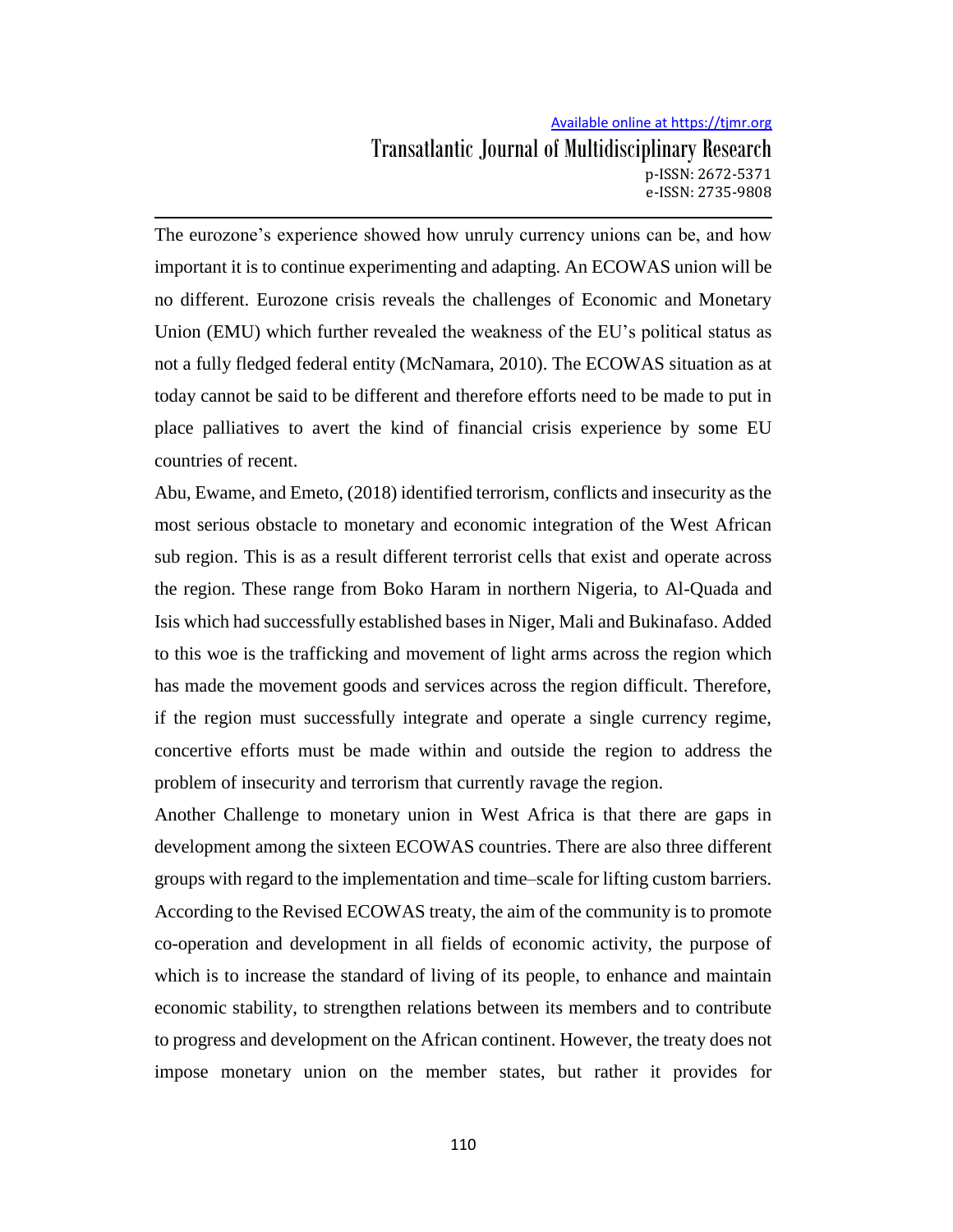## Transatlantic Journal of Multidisciplinary Research p-ISSN: 2672-5371 e-ISSN: 2735-9808

harmonization of monetary policy, which is needed to ensure that the community functions smoothly (Magbagbeola, (2016)

On the other way round, the idea of introducing a single currency within ECOWAS is based on several historical observations (Gilles, 2019). First, monetary unions tend to foster regional trade as long as they attain a critical mass. Second, regional trade is what drives economic growth, rather than transactions in the context of North/South specialisation. The reason for this is that regional trade most often involves the exchange of similar products, avoiding the pitfall of national industries evicted by imports. Lastly, following an increase in global trade, the global economy is likely to take shape around currency poles in coming years. It will be important for African countries to have their own poles, alongside international currency poles (the dollar, the euro and the yen) (Omonu 2019).

In further consideration of the view of Maiyaki (2017), which identified no serious barriers to monetary integration of ECOWAS, it should be noted that there are serious issues (Gilles, 2019) which have to be taken into consideration as the monetary union comes into effect. First, a monetary union has better chances for survival when the member countries have similar economic structures, when their economic policies are coordinated, and when each country agrees to refrain from adopting policies that would be harmful to other members. An institutional framework that favours this must therefore be set up. Second, it is not enough to have a single currency; the exchange regime is a fundamental issue because decisions have to be made about what is best for the countries in their relationships with the rest of the world. The future single ECOWAS currency could therefore be allowed to float against international currencies, or it could be pegged to them at a fixed exchange rate, or it could even fluctuate in relation to a bundle of selected currencies. However, choosing an exchange rate regime is difficult because to do so one must take all aspects of economic and social "well-being" into account: debt levels, impact on trade, inflation, growth, etc.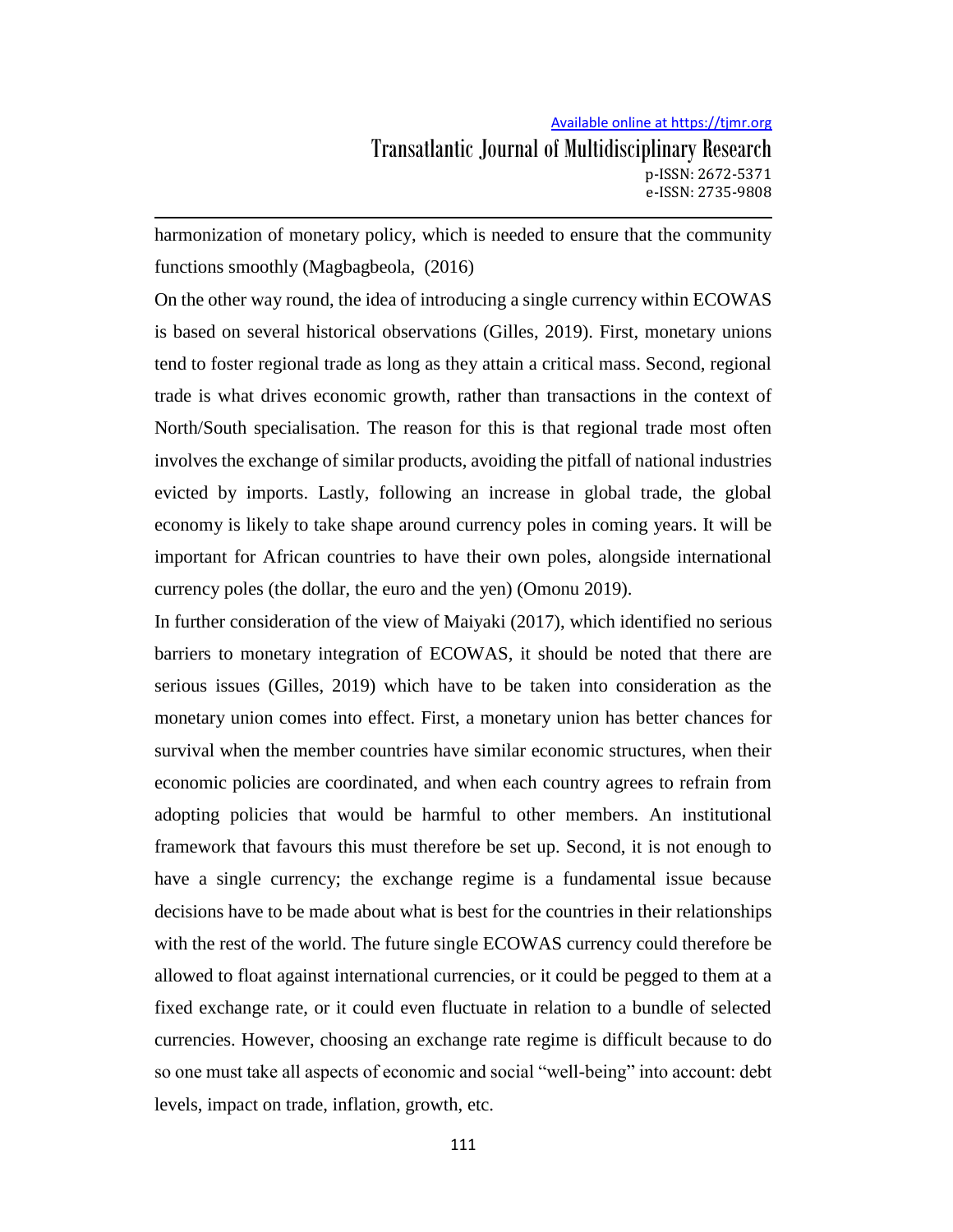#### **Conclusion/Recommendations**

Despite the formidable challenges adduced above, there are reasons to be optimistic about the success of ECO, beginning with its potential to accelerate regional integration. A single currency regime will make it possible to lift the commercial and monetary barriers, lower the costs of transaction and spark up economic activities in the region.

It is recommended that member states should carry out and expedite budget consolidation efforts through tax revenue mobilisation and the improvement of the quality of public expenses; ensure continued sustainability of public debt through the adoption of appropriate debt strategies.

Also, the first approach to the implementation of the single currency agenda should be in favour of starting with countries that have fulfilled the convergence criteria, with other member states being encourage to continue in their efforts toward the fulfillment of the convergence criteria.

The sustainability of the ECOWAS single currency will facilitate the harmonization of monetary and budgetary policies. This would requires the strengthening of the multilateral surveillance mechanism through greater involvement of Central Banks and Finance Ministries of member states.

Also to be taken seriously are ongoing reforms in the structural transformation of economies, promotion of regional integration through the free movement of factors of production, the creation of a permanent integration framework among the ECOWAS commission, WAMA, WAMI and the ECOWAS parliament and putting in place a communication mechanism to reach the greater proportion of the people through individual states national parliaments and the civil society organisations.

There is also the need to ensure free movement of labor and capital within the region. The issue of insecurity which ranges from terrorism to arm conflict has to be vigorously addressed from within and outside the region to enable free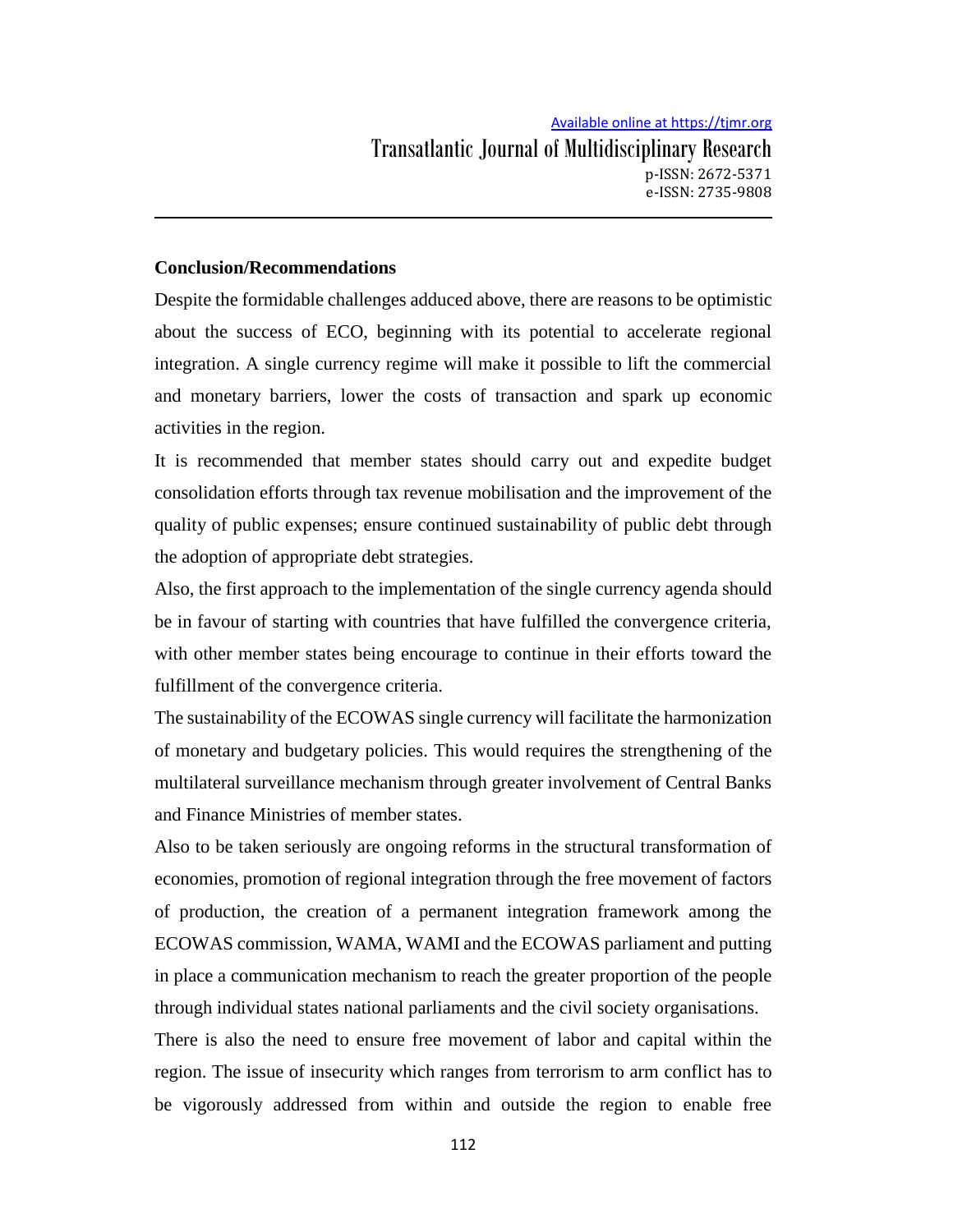Transatlantic Journal of Multidisciplinary Research p-ISSN: 2672-5371 e-ISSN: 2735-9808

movement of factors of production across the region. There is also the need to ensure thorough flexible wages and flexible and harmonised banking system, including the elimination of formal and informal barriers to trade and development of infrastructures to facilitate trade; pursuance of vigorous reforms by member states in the areas of monetary and fiscal policies management, for the facilitation and credibility of the future single currency.

#### **References**

- Abu, A., Ewame, B. D. & Emeto, M. E. (2018) Terrorism: An impediment to social and economic integration of Economic Community of West African States (ECOWAS). Archives of Business Research, ABR-18-4687, UK
- Aloysius, U. O. (2019) An evaluation of the single currency agenda in the ECOWAS region. Africa in Focus, Friday, February 22.
- Bergin, P. (2015) Monetary Union: Concise survey of the European case. Financial Bulletin, 22nd October
- Bolton, S. (2001). A history of currency unions. guardian.co.uk. Retrieved 26 Jan 2020.
- Bolton, S. and Huang, H (2018) Money, sovereignty, and optimal currency areas. IMF Working Paper 321/18
- Eichengreen, B. (1993) European Monetary Unification: Summary of the theory and application to the European case. Journal of Economic Literature 31
- Friedman, M (1953). The case for flexible exchange rates in essays in positive economics (Chicago: University of Chicago Press)
- Gilles, D.(2019) On the way to a single currency for ECOWAS countries. Africa in Focus, 4th June.
- Hacker, B. (2013) On the way to a fiscal or a stability union? the plans for a genuine economic and monetary union, FES, online at: http://library.fes.de/pdffiles/id/ipa/10400. Retrieved on 21/01/2020
- Herbert G. (2006) The evolution of the theory of monetary integration. Paper Presented at the Symposium on The Economics of Regional Monetary Integration, organized by the Frase Institute of the World Economy, September 24-26,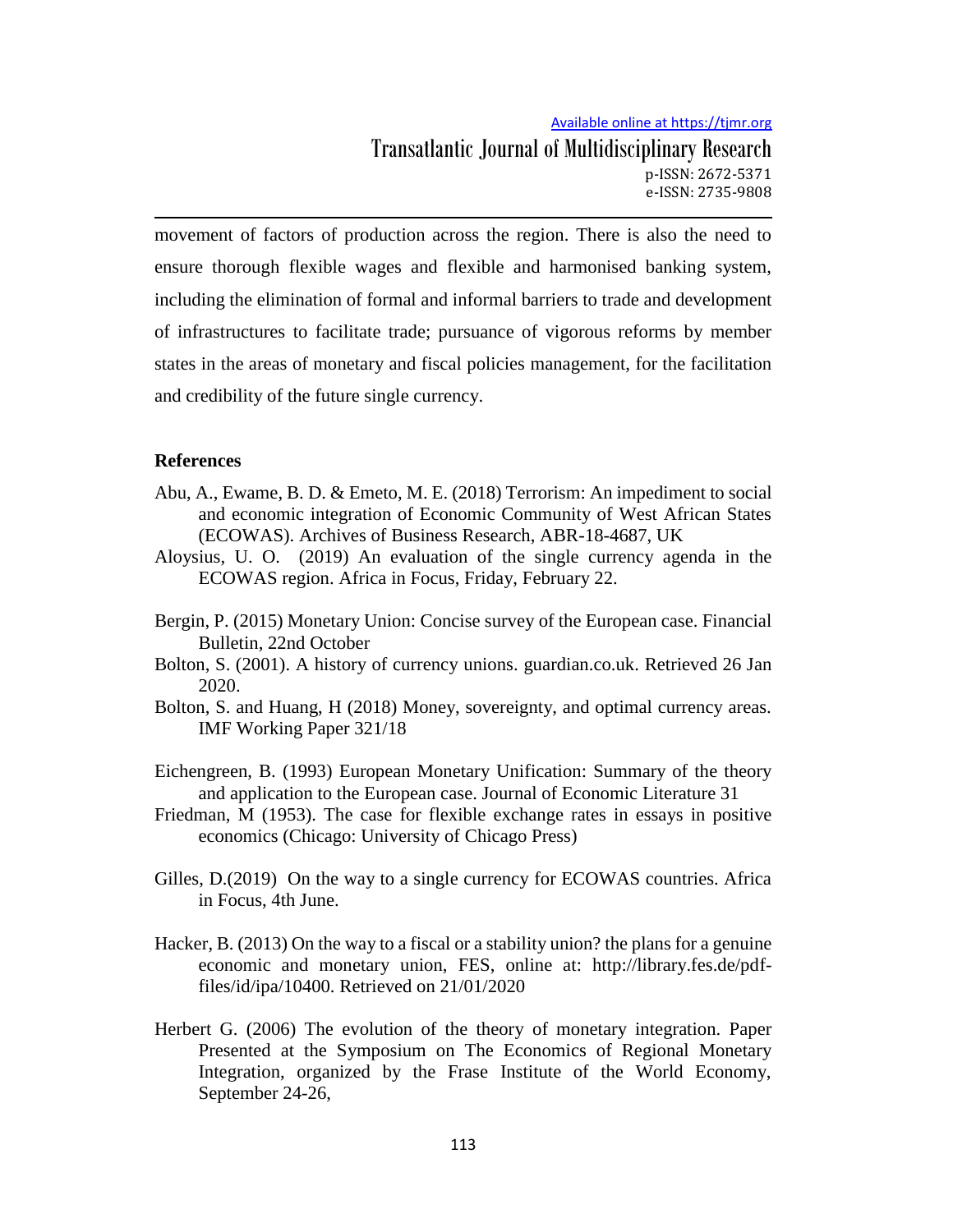- Hosny, A. (2013) Theories of Economic Integration: A Survey of the Economic and Political Literature. International Journal of Economy, Management and Social Sciences, 2 (5)
- Levin, J. H. (2000) A Guide to the Euro. Boston: Houghton Mifflin.
- Magbagbeola, N. O. (2016) The quest for a West African Monetary Union: Implementation issues, progress and prospects. National Centre for Economic Management and Administration, Ibadan, Nigeria
- Maiyaki, T. B. (2017) The challenges and prospects for regional and economic integration in West Africa. Asian Social Science; Vol. 13, No. 5
- McLenaghan T. (2017) Implementation of Africa's integration and development agenda: Challenges and prospects. African Integration Review, 1(1).
- Mundell, R. A. (1961) A theory of optimum currency areas. The American Economic Review. Vol. 51, No. 4
- Nnanna, O. J. (2000). Monetary Integration in ECOWAS: The case of the West African Monetary Zone (WAMZ) in ECOWAS Milestones in Regional Integration. Lagos: Nigerian Institute of International Affairs
- Omonu N. (2019) West Africa: Ecowas single currency prospect for regional economic prosperity. All Africa Newsletters, 31 March.
- Paul, B., Martin A. W., Rebecca M. N. & Darek E. M. (2018) The Eurozone Crisis: Overview and issues for Congress. Congressional Research Service Report R42377
- Pollard, J. F. (2005). Money and the Rise of the Modern Papacy: Financing the Vatican, 1850–1950. New York: Cambridge University Press.

Puetter, U. (2018) Monetary union economics. Oxford, University Press

- Pérez, A. (2019) A Europe of creditor and debtor states: explaining the north/south divide in the Eurozone. West European Politics Trendonline. Retrieved 10 December 2019.
- Seth W. F., Nelson D. S. & Tom K. (2011). A Spectators Guide to the Euro Crisis. The New York Times, 22nd October, New York
- Taylor A.B. (2019) Problems of monetary and financial integration in ECOWAS. West African Economic Journal, 7: 1.
- Verdun, A. (1999) The role of the Delors Committee in the creation of EMU: An epistemic community? Journal of European Public Policy, Vol. 6, No 1
- Wandrei, K. (2018) Advantages and disadvantages of regionaintegration. The African Report, July-August